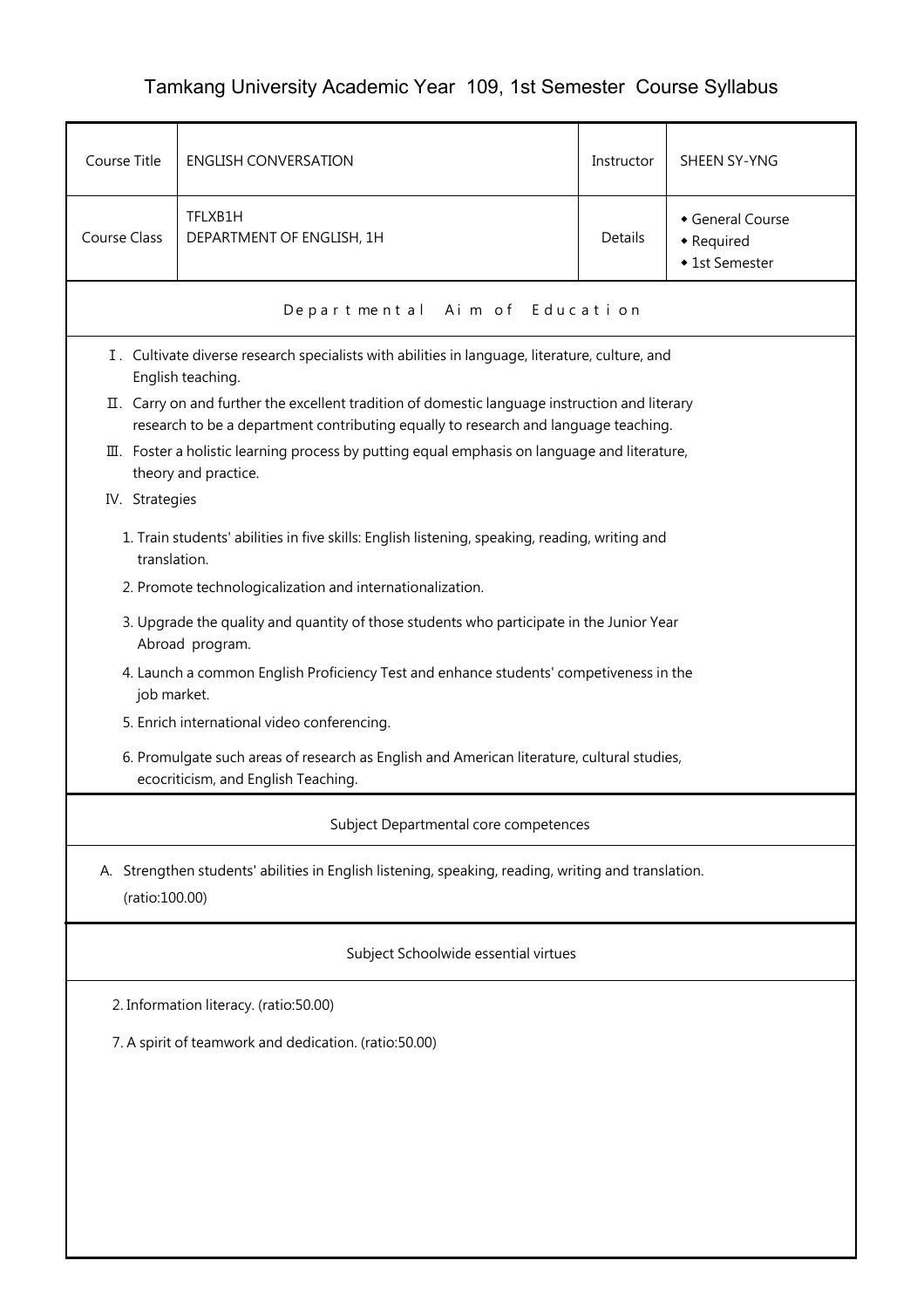|                                                                                                                                                                                                                                                                                                                                                                                                                      | Course<br>Introduction                                                                                                                                                                                                              |                                                 | ideas, or opinions and then learn from one another. | It's designed to develop / improve students' command of spoken English.<br>Through pair work, group discussion, role-play, etc., students share their feelings, |                                                                                                                                  |  |
|----------------------------------------------------------------------------------------------------------------------------------------------------------------------------------------------------------------------------------------------------------------------------------------------------------------------------------------------------------------------------------------------------------------------|-------------------------------------------------------------------------------------------------------------------------------------------------------------------------------------------------------------------------------------|-------------------------------------------------|-----------------------------------------------------|-----------------------------------------------------------------------------------------------------------------------------------------------------------------|----------------------------------------------------------------------------------------------------------------------------------|--|
| The correspondences between the course's instructional objectives and the cognitive, affective,<br>and psychomotor objectives.<br>Differentiate the various objective methods among the cognitive, affective and psychomotor<br>domains of the course's instructional objectives.                                                                                                                                    |                                                                                                                                                                                                                                     |                                                 |                                                     |                                                                                                                                                                 |                                                                                                                                  |  |
| I. Cognitive: Emphasis upon the study of various kinds of knowledge in the cognition of<br>the course's veracity, conception, procedures, outcomes, etc.<br>II. Affective: Emphasis upon the study of various kinds of knowledge in the course's appeal,<br>morals, attitude, conviction, values, etc.<br>III. Psychomotor: Emphasis upon the study of the course's physical activity and technical<br>manipulation. |                                                                                                                                                                                                                                     |                                                 |                                                     |                                                                                                                                                                 |                                                                                                                                  |  |
| No.                                                                                                                                                                                                                                                                                                                                                                                                                  |                                                                                                                                                                                                                                     | <b>Teaching Objectives</b><br>objective methods |                                                     |                                                                                                                                                                 |                                                                                                                                  |  |
| $\mathbf{1}$                                                                                                                                                                                                                                                                                                                                                                                                         | It's designed to develop/improve students' command of spoken<br>Cognitive<br>English. Through oair work group discussion, role-play, etc.,<br>students share their feelings, ideas, or opinions and then learn from<br>one another. |                                                 |                                                     |                                                                                                                                                                 |                                                                                                                                  |  |
|                                                                                                                                                                                                                                                                                                                                                                                                                      | The correspondences of teaching objectives : core competences, essential virtues, teaching methods, and assessment                                                                                                                  |                                                 |                                                     |                                                                                                                                                                 |                                                                                                                                  |  |
| No.                                                                                                                                                                                                                                                                                                                                                                                                                  | Core Competences                                                                                                                                                                                                                    |                                                 | <b>Essential Virtues</b>                            | <b>Teaching Methods</b>                                                                                                                                         | Assessment                                                                                                                       |  |
| 1                                                                                                                                                                                                                                                                                                                                                                                                                    | Α                                                                                                                                                                                                                                   |                                                 | 27                                                  | Lecture, Discussion, Publication,<br>Practicum, Imitation                                                                                                       | Testing, Study<br>Assignments,<br>Discussion(including<br>classroom and online),<br>Report(including oral and<br>written), 助教實習課 |  |
|                                                                                                                                                                                                                                                                                                                                                                                                                      | Course Schedule                                                                                                                                                                                                                     |                                                 |                                                     |                                                                                                                                                                 |                                                                                                                                  |  |
| Week                                                                                                                                                                                                                                                                                                                                                                                                                 | <b>Course Contents</b><br><b>Note</b><br>Date                                                                                                                                                                                       |                                                 |                                                     |                                                                                                                                                                 |                                                                                                                                  |  |
| 1                                                                                                                                                                                                                                                                                                                                                                                                                    | $109/09/14 \sim$<br>109/09/20                                                                                                                                                                                                       | Orientation                                     |                                                     |                                                                                                                                                                 |                                                                                                                                  |  |
| 2                                                                                                                                                                                                                                                                                                                                                                                                                    | $109/09/21$ ~<br>109/09/27                                                                                                                                                                                                          | Unit 1                                          |                                                     |                                                                                                                                                                 |                                                                                                                                  |  |
| 3                                                                                                                                                                                                                                                                                                                                                                                                                    | $109/09/28 \sim$<br>109/10/04                                                                                                                                                                                                       | Unit 1 & 2                                      |                                                     |                                                                                                                                                                 |                                                                                                                                  |  |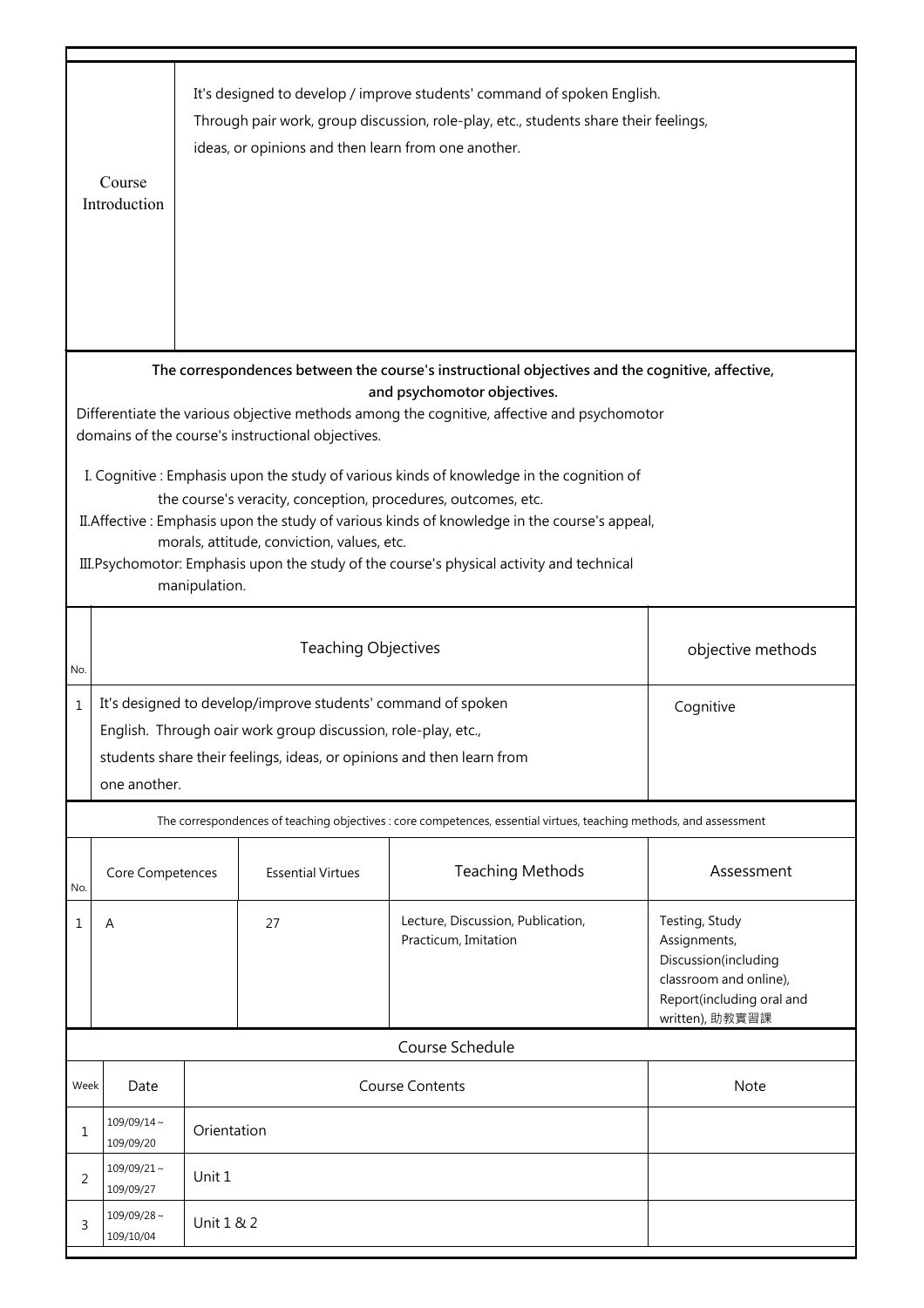| 4                                                                                                                          | $109/10/05 \sim$<br>109/10/11 | Unit 2                                                                                                                                                                                                                                                                                                                                                                                                                                                                                                                                                                                                                                                                                                                                                                            |  |  |
|----------------------------------------------------------------------------------------------------------------------------|-------------------------------|-----------------------------------------------------------------------------------------------------------------------------------------------------------------------------------------------------------------------------------------------------------------------------------------------------------------------------------------------------------------------------------------------------------------------------------------------------------------------------------------------------------------------------------------------------------------------------------------------------------------------------------------------------------------------------------------------------------------------------------------------------------------------------------|--|--|
| 5                                                                                                                          | $109/10/12 \sim$<br>109/10/18 | Unit 3                                                                                                                                                                                                                                                                                                                                                                                                                                                                                                                                                                                                                                                                                                                                                                            |  |  |
| 6                                                                                                                          | $109/10/19$ ~<br>109/10/25    | Unit 3 & 4                                                                                                                                                                                                                                                                                                                                                                                                                                                                                                                                                                                                                                                                                                                                                                        |  |  |
| 7                                                                                                                          | $109/10/26$ ~<br>109/11/01    | Unit 4                                                                                                                                                                                                                                                                                                                                                                                                                                                                                                                                                                                                                                                                                                                                                                            |  |  |
| 8                                                                                                                          | $109/11/02 \sim$<br>109/11/08 | Review                                                                                                                                                                                                                                                                                                                                                                                                                                                                                                                                                                                                                                                                                                                                                                            |  |  |
| 9                                                                                                                          | $109/11/09 \sim$<br>109/11/15 | Mid-term exam                                                                                                                                                                                                                                                                                                                                                                                                                                                                                                                                                                                                                                                                                                                                                                     |  |  |
| 10                                                                                                                         | $109/11/16\sim$<br>109/11/22  | Midterm Exam Week                                                                                                                                                                                                                                                                                                                                                                                                                                                                                                                                                                                                                                                                                                                                                                 |  |  |
| 11                                                                                                                         | $109/11/23$ ~<br>109/11/29    | Unit 5                                                                                                                                                                                                                                                                                                                                                                                                                                                                                                                                                                                                                                                                                                                                                                            |  |  |
| 12                                                                                                                         | $109/11/30$ ~<br>109/12/06    | Unit 5 & 6                                                                                                                                                                                                                                                                                                                                                                                                                                                                                                                                                                                                                                                                                                                                                                        |  |  |
| 13                                                                                                                         | $109/12/07$ ~<br>109/12/13    | Unit 6                                                                                                                                                                                                                                                                                                                                                                                                                                                                                                                                                                                                                                                                                                                                                                            |  |  |
| 14                                                                                                                         | $109/12/14$ ~<br>109/12/20    | Unit 7                                                                                                                                                                                                                                                                                                                                                                                                                                                                                                                                                                                                                                                                                                                                                                            |  |  |
| 15                                                                                                                         | $109/12/21$ ~<br>109/12/27    | Unit 7                                                                                                                                                                                                                                                                                                                                                                                                                                                                                                                                                                                                                                                                                                                                                                            |  |  |
| 16                                                                                                                         | $109/12/28$ ~<br>110/01/03    | Review                                                                                                                                                                                                                                                                                                                                                                                                                                                                                                                                                                                                                                                                                                                                                                            |  |  |
| 17                                                                                                                         | $110/01/04$ ~<br>110/01/10    | Final Exam                                                                                                                                                                                                                                                                                                                                                                                                                                                                                                                                                                                                                                                                                                                                                                        |  |  |
| 18                                                                                                                         | $110/01/11 \sim$<br>110/01/17 | Final Exam Week                                                                                                                                                                                                                                                                                                                                                                                                                                                                                                                                                                                                                                                                                                                                                                   |  |  |
| Requirement                                                                                                                |                               | Students are required to do a 5-10-minute group play in class. They'll be assigned to<br>groups during the second week. They are also encouraged to sign up for this activity ASAP.<br>Each week, only two group plays are allowed. Other assignments will be given as<br>appropriate. No late work will be accepted without any legitimate reason. Attendance and<br>active participation are expected. Four absences(8 hours) will result in disqualification from<br>the final exam. Leave of absence, sick leave or compassionate leave should be requested<br>right after the following week, if not in advance. Whether the absence is justified is up to<br>the instructor's discretion. To assure the class can go smoothly, students are expected to<br>show up on time. |  |  |
| Computer<br><b>Teaching Facility</b>                                                                                       |                               |                                                                                                                                                                                                                                                                                                                                                                                                                                                                                                                                                                                                                                                                                                                                                                                   |  |  |
| Richards, Jack C. (2017). Interchange (5th ed.). Cambridge University Press.<br>Textbooks and<br><b>Teaching Materials</b> |                               |                                                                                                                                                                                                                                                                                                                                                                                                                                                                                                                                                                                                                                                                                                                                                                                   |  |  |
| References                                                                                                                 |                               |                                                                                                                                                                                                                                                                                                                                                                                                                                                                                                                                                                                                                                                                                                                                                                                   |  |  |
|                                                                                                                            |                               |                                                                                                                                                                                                                                                                                                                                                                                                                                                                                                                                                                                                                                                                                                                                                                                   |  |  |